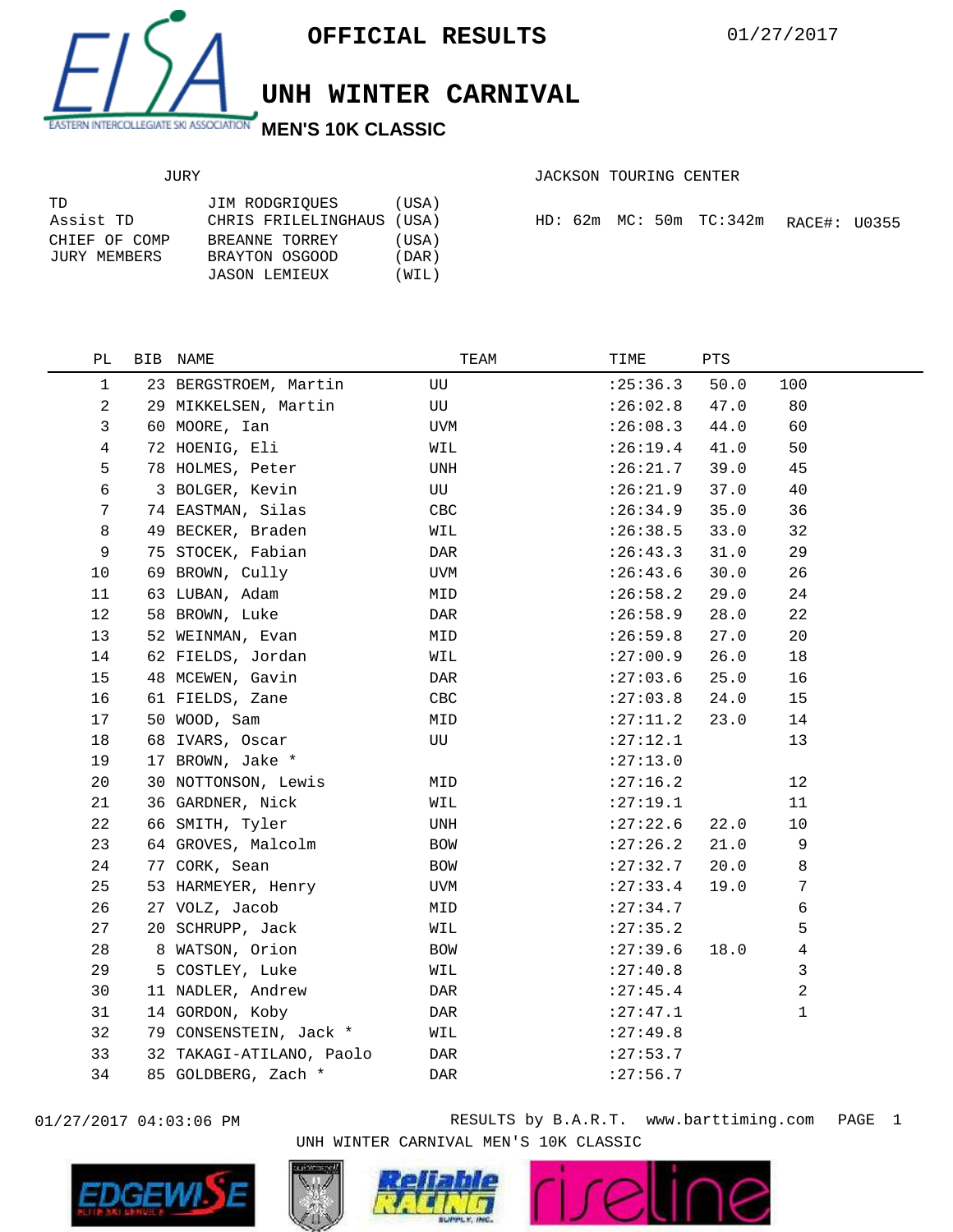| РL | BIB | NAME                      | TEAM       | TIME       | PTS   |
|----|-----|---------------------------|------------|------------|-------|
| 35 |     | 92 BIGELOW, Magnus *      | DAR        | : 28:01.6  |       |
| 36 |     | 43 REED, Sam *            |            | : 28:05.1  |       |
| 37 |     | 76 MCDONALD, Parker       | BAT        | : 28:05.2  | 17.0  |
| 38 |     | 73 SHEA, Devlin           | HAR        | : 28:06.2  | 16.0  |
| 39 |     | 19 BODEWES, Will          | UNH        | : 28:06.6  | 15.0  |
| 40 |     | 54 LIPHART, Ian           | CBC        | : 28:07.2  | 14.0  |
| 41 |     | 12 SHANNON, Casey         | UNH        | : 28:09.4  |       |
| 42 |     | 15 HAMILTON, Forrest      | BAT        | : 28:10.3  | 13.0  |
| 43 |     | 18 HARRISON, Scott        | CBC        | : 28:11.7  |       |
| 44 |     | 34 HESS, Gavin            | UNH        | : 28:12.7  |       |
| 45 |     | 93 SYBEN, Dylan *         | WIL        | : 28:13.2  |       |
| 46 |     | 24 O'CONNELL, Finn        | UVM        | : 28:13.8  |       |
| 47 |     | 38 HOUTSMA, Graham        | BAT        | : 28:14.6  | 12.0  |
| 48 |     | 71 SWOMLEY, Calvin        | SLU        | : 28:18.9  | 11.0  |
| 49 |     | 40 SHAHEEN, Samuel        | <b>BOW</b> | : 28:20.2  |       |
| 50 |     | 81 GRAY, Conner *         | BAT        | : 28:20.5  |       |
| 51 |     | 44 CHRISTIAN, Shane       | UNH        | : 28:21.8  |       |
| 52 |     | 45 ADICOFF, Jake          | BOW        | : 28:22.4  |       |
| 53 |     | 80 EGGER, Andrew *        | CBC        | : 28:30.7  |       |
| 54 |     | 37 HALL, Carter           | CBC        | : 28: 31.7 |       |
| 55 |     | 42 MOREAU, Nathan         | BAT        | : 28:33.3  |       |
| 56 |     | 28 SCHULZ, Karl           | UVM        | : 28:34.2  |       |
| 57 |     | 13 SINKLER, Samuel        | CBC        | : 28:38.5  |       |
| 58 |     | 51 RHATIGAN, William      | HAR        | : 28:52.4  | 10.0  |
| 59 |     | 96 HALVORSEN, Hans *      | WIL        | : 28:54.1  |       |
| 60 |     | 67 MILLSLAGLE, Max        | BAT        | : 28:57.6  |       |
| 61 |     | 84 O'BRIEN, Russell *     | BOW        | : 29:02.6  |       |
| 61 |     | 26 GOSTOUT, Christian     | BOW        | : 29:02.6  |       |
| 63 |     | 90 CARR, Evan *           | WIL        | : 29:04.2  |       |
| 64 |     | 9 LUKENS, Leo             | BAT        | : 29:04.6  |       |
| 65 |     | 89 ROSKO, Wade *          | BAT        | : 29:08.6  |       |
| 66 |     | 10 FITZPATRICK, Mackinley | HAR        | : 29:14.5  | 9.0   |
| 67 |     | 56 RAMSAY, Dustin         | <b>SLU</b> | : 29:22.8  | $8.0$ |
| 68 |     | 88 MERRENS, Sam *         | DAR        | : 29:23.8  |       |
| 69 |     | 39 MEYER, Ian             | HAR        | : 29:24.0  |       |
| 70 |     | 33 HRYNUK, Connor         | UMPI       | : 29:26.9  | 7.0   |
| 71 |     | 86 FOREST, Gabriel *      | CBC        | : 29:36.7  |       |
| 72 |     | 47 LALIBERTE, Torin       | SMC        | : 29:39.2  | 6.0   |
| 73 |     | 83 HARTMAN, Bryce *       | UNH        | : 29: 40.5 |       |
| 74 |     | 94 COLT, Henry *          | BAT        | : 29: 41.2 |       |
| 75 |     | 65 DEETER, Aaron          | SMC        | : 29: 41.5 | 5.0   |
| 76 |     | 55 AYOTTE, Blaine         | SLU        | : 29: 41.9 | 4.0   |
| 77 |     | 4 ZABELL, Sam             | MID        | : 29: 48.2 |       |
| 78 |     | 59 GREEN, Connor          | HAR        | : 29:50.3  |       |
| 79 |     | 91 HALL, Jackson *        | CBC        | :30:08.0   |       |
| 80 |     | 22 BARTLEY, Jason         | UMPI       | :30:08.7   | 3.0   |
| 81 |     | 70 SCHMELZLE, Liam        | SMC        | :30:10.9   | 2.0   |
| 82 |     | 1 PALUSZEK, John          | UMPI       | :30:15.7   | 1.0   |
| 83 |     | 82 MEYERSON, Jacob *      | HAR        | :30:18.2   |       |
|    |     |                           |            |            |       |



01/27/2017 04:03:06 PM RESULTS by B.A.R.T. www.barttiming.com PAGE 2 UNH WINTER CARNIVAL MEN'S 10K CLASSIC